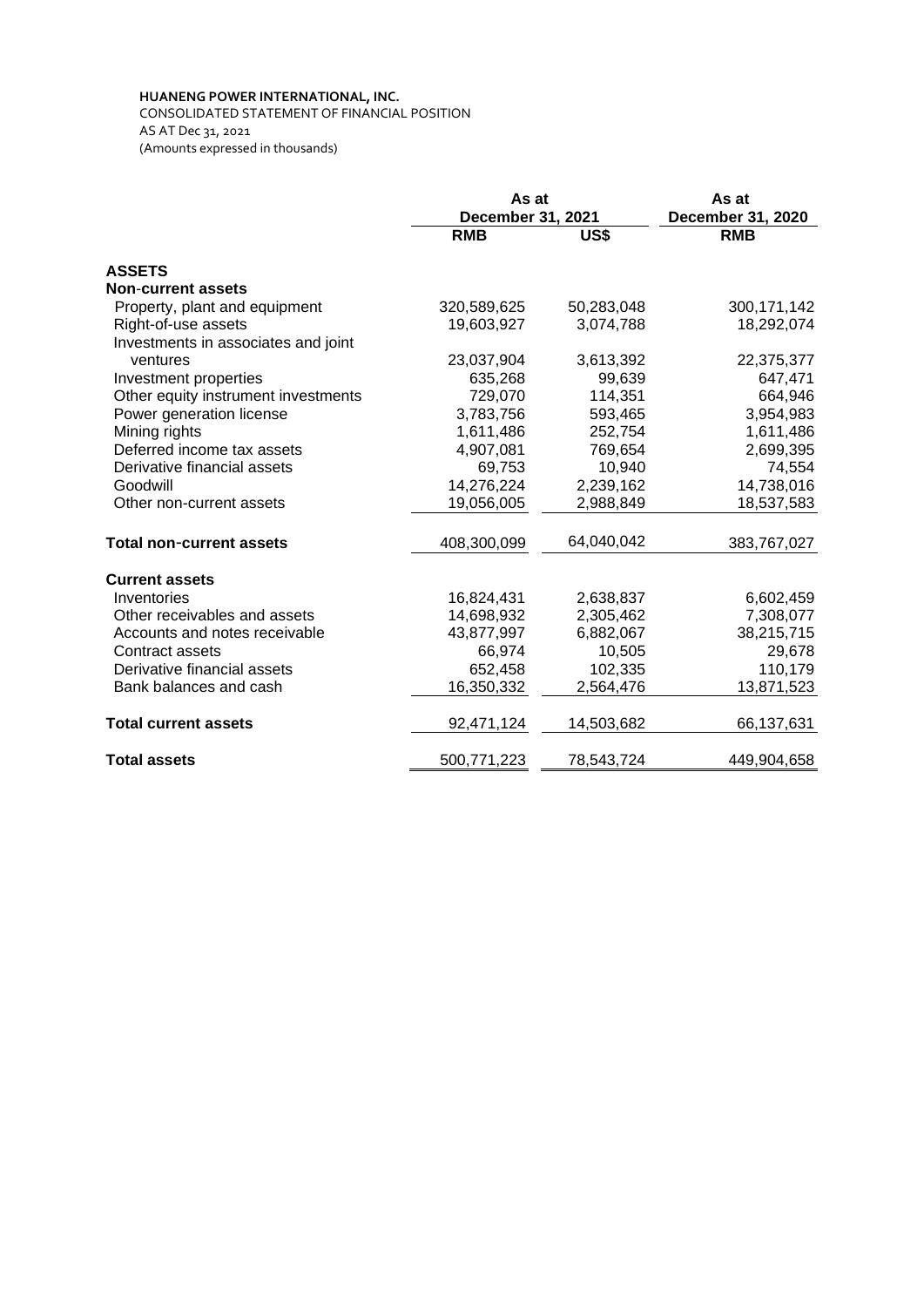|                                                | As at<br>December 31, 2021 |            | As at<br>December 31, 2020 |  |
|------------------------------------------------|----------------------------|------------|----------------------------|--|
|                                                | <b>RMB</b>                 | US\$       | <b>RMB</b>                 |  |
| <b>EQUITY AND LIABILITIES</b>                  |                            |            |                            |  |
| Capital and reserves attributable to           |                            |            |                            |  |
| equity holders of the Company<br>Share capital | 15,698,093                 | 2,462,176  | 15,698,093                 |  |
| Other equity instruments                       | 48,417,977                 | 7,594,143  | 48,419,779                 |  |
| Capital surplus                                | 25,667,502                 | 4,025,833  | 26,162,550                 |  |
| Surplus reserves                               | 8,140,030                  | 1,276,727  | 8,140,030                  |  |
| Currency translation differences               |                            |            |                            |  |
|                                                | (1,443,398)                | (226, 391) | (738, 927)                 |  |
| Retained earnings                              | 16,567,610                 | 2,598,555  | 32,164,398                 |  |
|                                                | 113,047,814                | 17,731,043 | 129,845,923                |  |
| <b>Non-controlling interests</b>               | 20,510,199                 | 3,216,934  | 21,770,275                 |  |
| <b>Total equity</b>                            | 133,558,013                | 20,947,977 | 151,616,198                |  |
| <b>Non-current liabilities</b>                 |                            |            |                            |  |
| Long-term loans                                | 136,857,716                | 21,465,521 | 112,077,395                |  |
| Long-term bonds                                | 29,396,919                 | 4,610,775  | 20,382,405                 |  |
| Lease liabilities                              | 6,138,846                  | 962,851    | 3,805,635                  |  |
| Deferred income tax liabilities                | 2,300,088                  | 360,759    | 3,002,527                  |  |
| Derivative financial liabilities               | 99,323                     | 15,578     |                            |  |
| Other non-current liabilities                  | 6,022,017                  | 944,525    | 188,139                    |  |
|                                                |                            |            | 4,784,268                  |  |
| <b>Total non-current liabilities</b>           | 180,814,909                | 28,360,009 | 144,240,369                |  |
| <b>Current liabilities</b>                     |                            |            |                            |  |
| Accounts payable and other liabilities         | 54,609,553                 | 8,565,264  | 42,755,361                 |  |
| <b>Contract liabilities</b>                    | 3,274,770                  | 513,633    | 2,903,296                  |  |
| Taxes payable                                  | 2,053,418                  | 322,069    | 2,044,869                  |  |
| Dividends payable                              | 1,041,452                  | 163,347    | 694,854                    |  |
| Derivative financial liabilities               | 41,034                     | 6,436      | 106,862                    |  |
| Short-term bonds                               | 8,222,517                  | 1,289,665  | 5,002,877                  |  |
| Short-term loans                               | 91,896,725                 | 14,413,590 | 66,311,160                 |  |
| Current portion of long-term loans             | 17,213,799                 | 2,699,907  | 19,808,313                 |  |
| Current portion of long-term bonds             | 7,175,540                  | 1,125,451  | 12,678,511                 |  |
| Current portion of lease liabilities           | 800,521                    | 125,558    | 1,676,711                  |  |
| Current portion of other non-current           |                            |            |                            |  |
| liabilities                                    | 68,972                     | 10,818     | 65,277                     |  |
| <b>Total current liabilities</b>               | 186,398,301                | 29,235,738 | 154,048,091                |  |
| <b>Total liabilities</b>                       | 367,213,210                | 57,595,747 | 298,288,460                |  |
| <b>Total equity and liabilities</b>            | 500,771,223                | 78,543,724 | 449,904,658                |  |
|                                                |                            |            |                            |  |

For the convenience of the reader, translation of amounts from Renminbi (RMB) into United States dollars (US\$) has been made at the rate of US\$1.00=RMB6.3757 announced by the People's Bank of China on Dec 31, 2021. No representation is made that Renminbi amounts could have been, or could be, converted into United States dollars at that rate as at Dec 31, 2021, or at any other certain rate.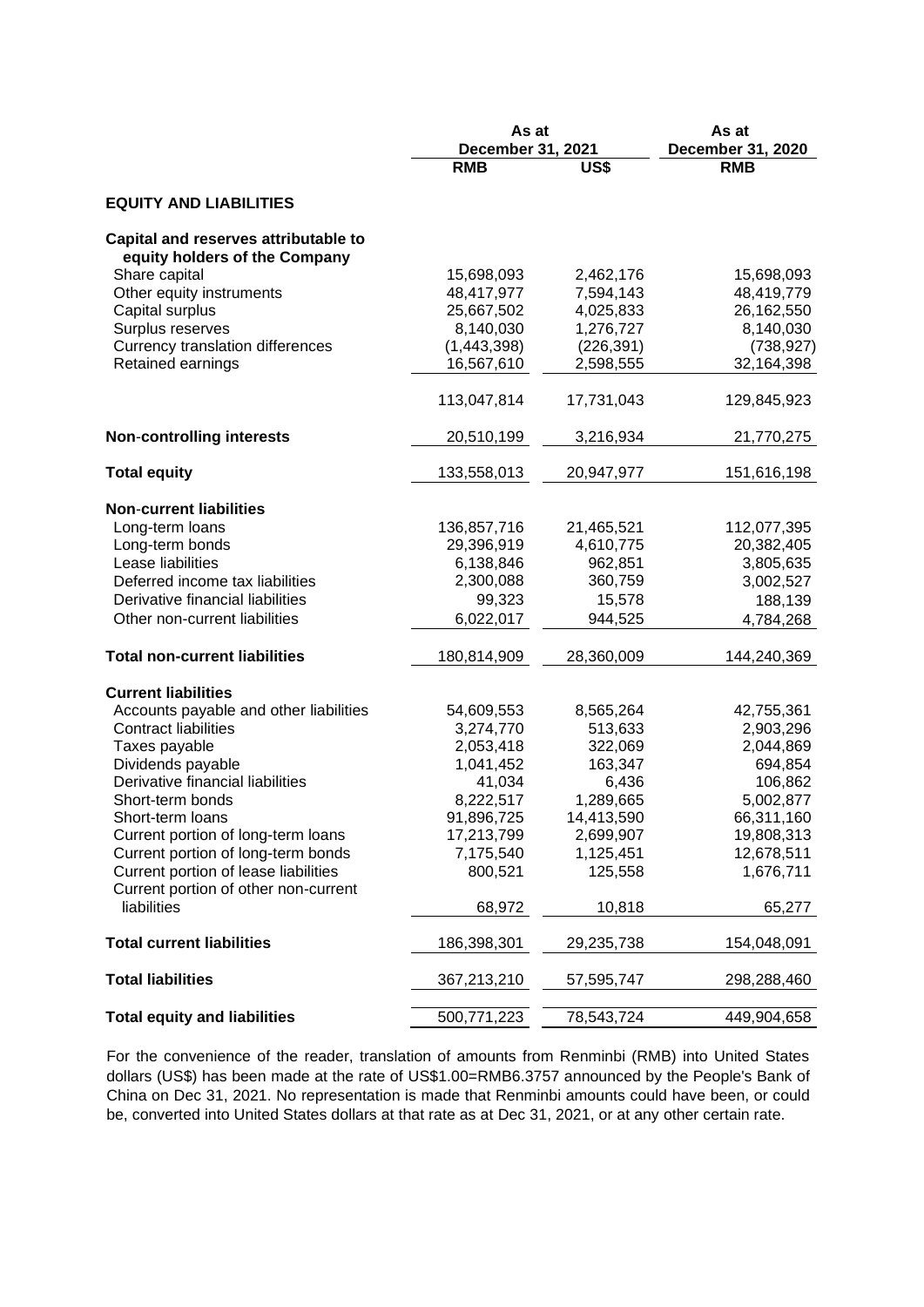## **HUANENG POWER INTERNATIONAL, INC.**

CONSOLIDATED STATEMENT OF COMPREHENSIVE INCOME FOR THE TWELVE MONTHS ENDED 31 DEC 2021 (Amounts expressed in thousands, except per share data)

|                                               | For the twelve months ended Dec 31, |                |                 |  |
|-----------------------------------------------|-------------------------------------|----------------|-----------------|--|
|                                               | 2021                                |                | 2020            |  |
|                                               | <b>RMB</b>                          | US\$           | <b>RMB</b>      |  |
| <b>Operating revenue</b>                      | 204,605,083                         | 32,091,391     | 169,446,338     |  |
| Tax and levies on operations                  | (1,686,341)                         | (264, 495)     | (1,794,004)     |  |
| <b>Operating expenses, net</b>                |                                     |                |                 |  |
| Fuel                                          | (146, 539, 362)                     | (22, 984, 042) | (88,966,304)    |  |
| Maintenance                                   | (4,503,584)                         | (706, 367)     | (5,001,982)     |  |
| Depreciation                                  | (22, 270, 421)                      | (3,493,016)    | (22, 146, 316)  |  |
| Labor                                         | (16, 107, 285)                      | (2,526,356)    | (14,503,290)    |  |
| Service fees on transmission and              |                                     |                |                 |  |
| transformer facilities of HIPDC               | (47, 947)                           | (7,520)        | (95, 894)       |  |
| Purchase of electricity                       | (9, 114, 851)                       | (1,429,624)    | (4,720,261)     |  |
| Others, net                                   | (11, 702, 778)                      | (1,835,528)    | (20, 300, 072)  |  |
| <b>Total operating expenses</b>               | (210, 286, 228)                     | (32, 982, 453) | (155, 734, 119) |  |
| (Loss)/profit from operations                 | (7,367,486)                         | (1, 155, 557)  | 11,918,215      |  |
| Interest income                               | 288,291                             | 45,218         | 292,724         |  |
|                                               |                                     |                |                 |  |
| <b>Financial expenses, net</b>                |                                     |                |                 |  |
| Interest expense                              | (8,798,200)                         | (1,379,959)    | (9,200,612)     |  |
| Exchange (loss)/gain and bank charges,<br>net | (40, 290)                           | (6, 319)       | 100,643         |  |
|                                               |                                     |                |                 |  |
| Total financial expenses, net                 | (8,838,490)                         | (1,386,278)    | (9,099,969)     |  |
| Share of profits and losses of associates     |                                     |                |                 |  |
| and joint ventures                            | 804,386                             | 126,164        | 1,774,322       |  |
| Loss on fair value changes of financial       |                                     |                |                 |  |
| assets/liabilities                            |                                     |                | (1, 566)        |  |
| Other investment income                       | (7, 345)                            | (1, 152)       | (109, 990)      |  |
| (Loss)/profit before income tax expense       | (15, 120, 644)                      | (2,371,605)    | 4,773,736       |  |
| Income tax expense                            | 1,929,755                           | 302,673        | (2, 163, 173)   |  |
| Net (loss)/profit                             | (13, 190, 889)                      | (2,068,932)    | 2,610,563       |  |